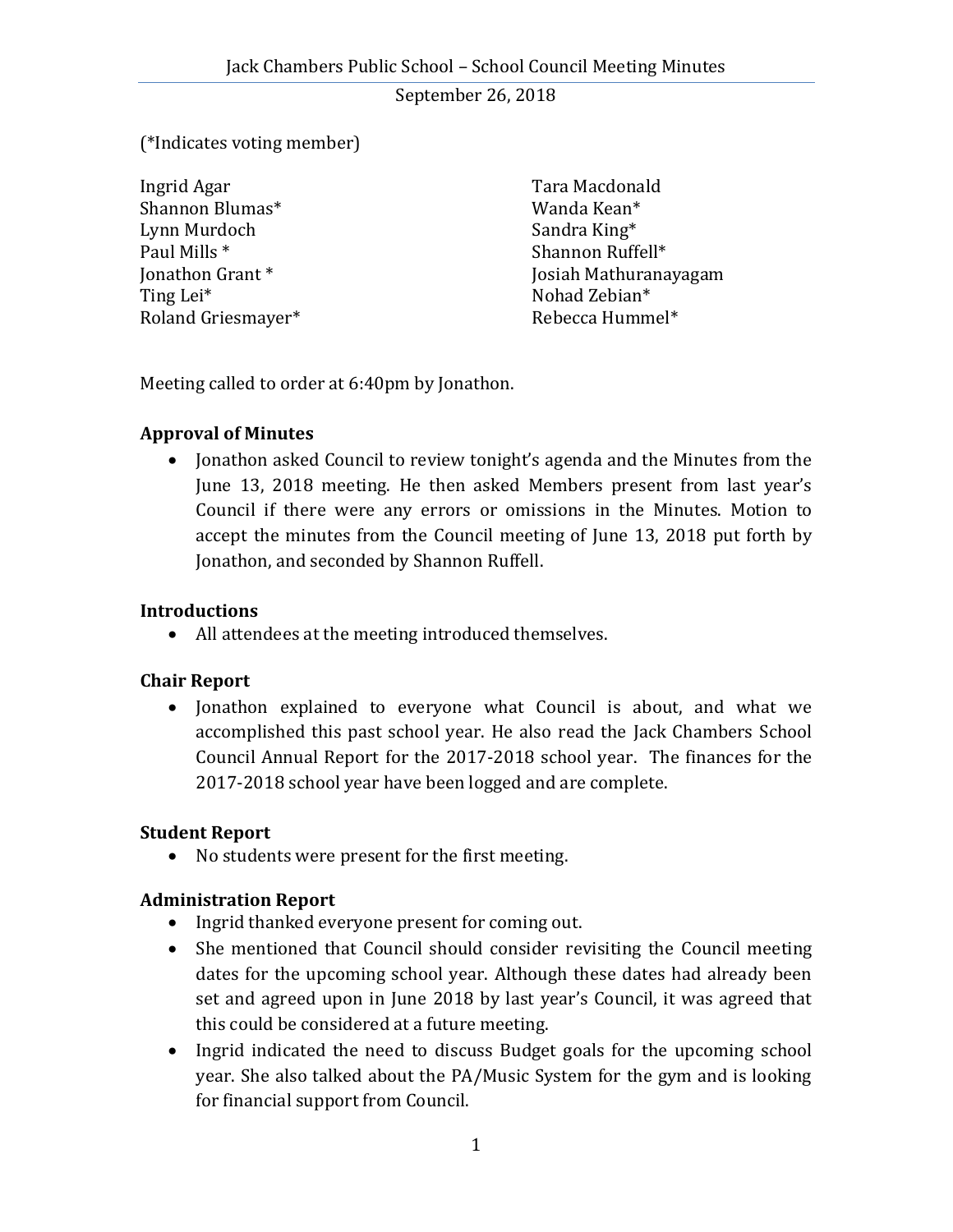### September 26, 2018

• Ingrid also discussed the ESL parents/group as well as their interest in the EQAO testing, and indicated that she would like to set up an info night.

## **Staff Report**

- Lynn Murdoch discussed the extra-curriculars going on at the school, and how she will keep Council up-to-date on events.
- As a side note, Jonathon discussed Orange Shirt Day.

# **Committees Report**

- Jonathon discussed the various committees that Council has had in the past, and their roles. He indicated that everyone on Council can be part of a committee.
- Some of the committees that Council has had in the past are; Budget, Safety and Security, Parent Engagement, Spiritwear, Fundraising, Technology, and Chambers Day. Future committees may include Graduation Plaque Replacement.

# **Community Report**

- We now have an official Community Member; Josiah Mathuranayagam.
- Jonathon also mentioned how in the past Council Members have discussed any matters that may arise in the community, including safety, break-ins, etc.
- There is also an Uplands Facebook page that is dedicated to Jack Chambers Community Vandalism.

# **New Business**

- Jonathon mentioned that there were parents who were concerned about the amount of garbage around the outside of the school. Ingrid said that the garbage is being taken care of by the Custodians on a daily basis.
- First Day of School Procedures It was expressed by Jonathon that a number of parents have spoken to him about their feelings regarding how the first day of school is managed. Parents have found the morning to be very chaotic when trying to locate their child's teacher. Council had a discussion with Members providing feedback and suggestions.
- The Financial Summary Year End report was signed.

# **Elections**

 During the June 2018 meeting, Josiah was asked if he would be able to oversee an election process, if required. He agreed.